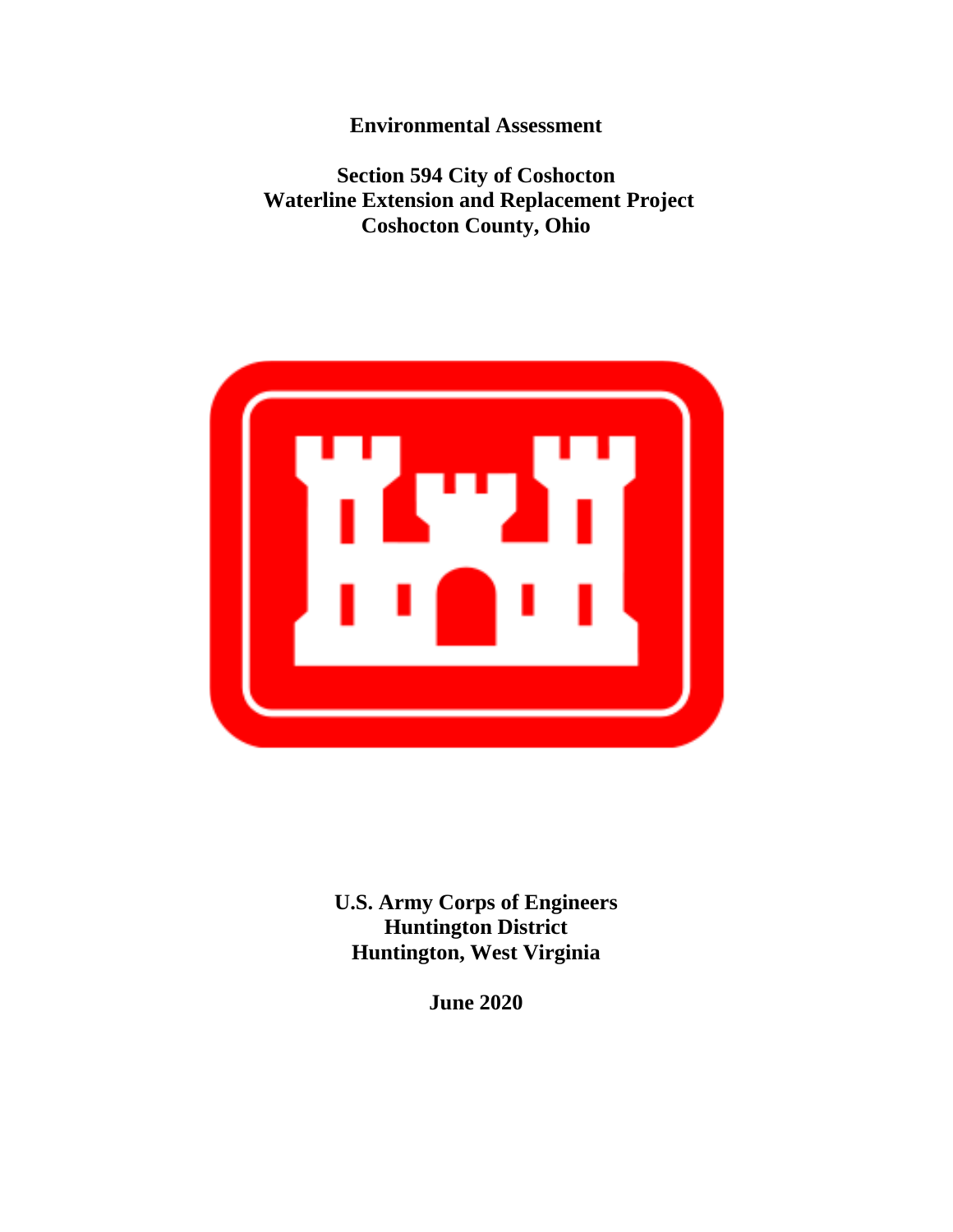

## **Executive Summary**

The City of Coshocton is proposing to design and construct a waterline extension and replacement project to install water supply lines located along Hal Kar Road, Jo Ann Road, and Kethrose Road. The extension project would also include improvements to the West Lafayette Water Treatment Plant (WTP), West Lafayette North Water Tank, West Lafayette South Water Tank, and Coshocton Water Treatment Plant and replacement of existing residential and commercial water meters located within the Village of West Lafayette. . Additions to existing infrastructure are required to provide water service to the West Lafayette area. This area currently relies on aging water meters that are not compatible with the City of Coshocton. The proposed infrastructure would enable existing supply wells to be abandoned and decommissioning of the West Lafayette WTP.

The Proposed Action Alternative would consist of installation of approximately 4,200 linear feet of 6-inch ductile iron waterline along Hal Kar Road, Jo Ann Road, and Kethrose Lane; replacement of existing water meters located within Village of West Lafayette; installation of a fixed base station for remote reading on the new water meters; removal of the existing treatment equipment and installation of piping, valves and controls at the West Lafayette WTP; installation of new radios to monitor the tank water levels at the West Lafayette North and South Tanks; and installation of additional controls to communicate with the West Lafayette WTP at the Coshocton WTP.

The proposed project is a partnership agreement between the City of Coshocton and the U.S. Army Corps of Engineers (Corps), established under the authority of Section 594 of the Water Resources Development Act of 1999 (Public Law 106-109), as amended, which provides authority for the Corps to establish a program to provide environmental assistance to Non-Federal entities in Ohio. This law provides design and construction assistance for water related environmental infrastructure projects to Non-Federal interests in Ohio. Funding, as established under Section 594, shall be shared 75% Federal and 25% Non-Federal (State and Local).

This Environmental Assessment is prepared pursuant to the National Environmental Policy Act, Council on Environmental Quality Regulations (40 CFR 1500-1508) and the Corps Implementing regulation, ER-200-2-2.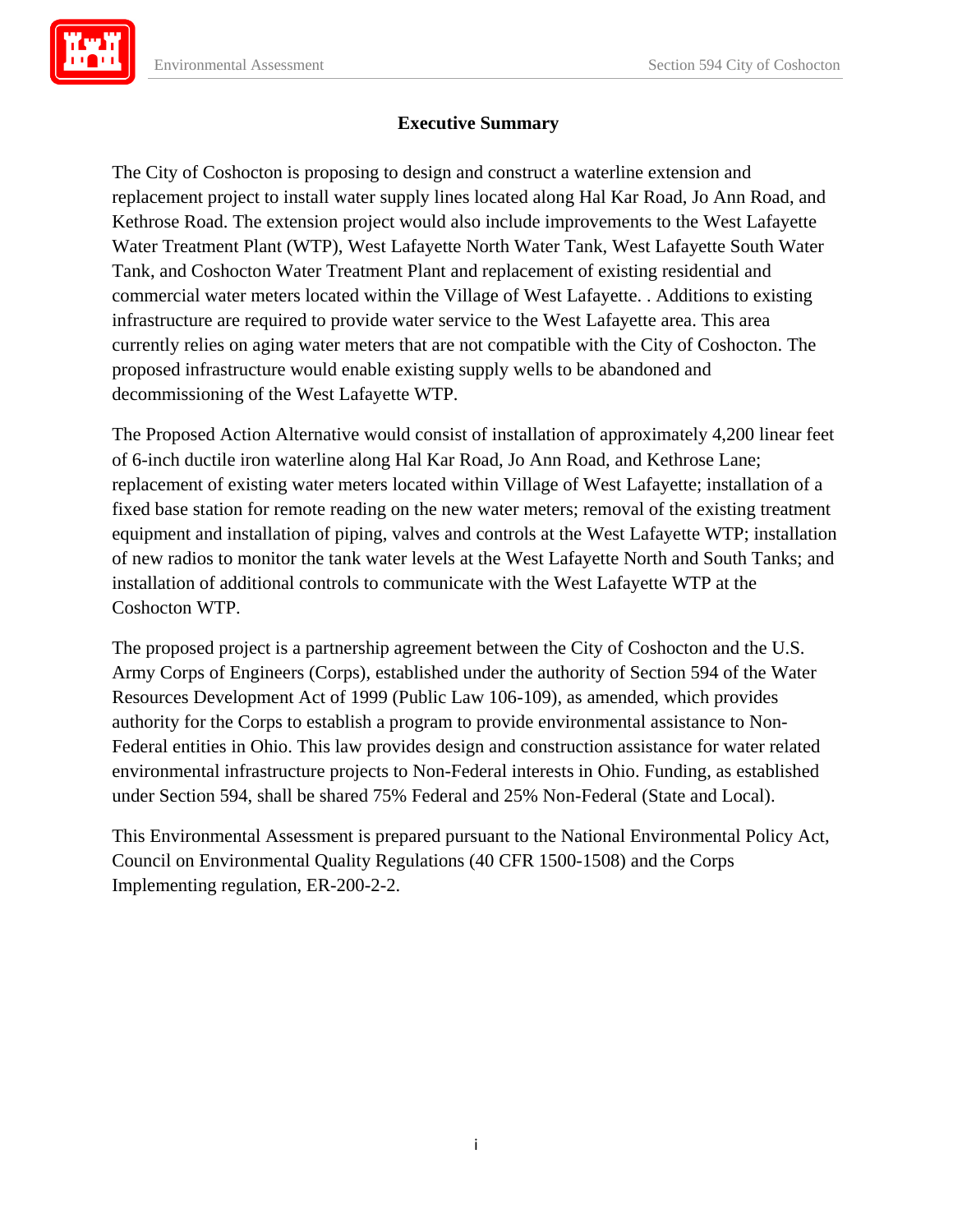# **TABLE OF CONTENTS**

| 1.0 |                                               | <b>Project Description</b>                                | $\mathbf{1}$   |
|-----|-----------------------------------------------|-----------------------------------------------------------|----------------|
|     | 1.1                                           | Project Background                                        | $\mathbf{1}$   |
|     | 1.2                                           | Purpose, Need, and Authorization                          | $\mathbf{1}$   |
| 2.0 | <b>Proposed Actions and Alternatives</b>      | $\overline{c}$                                            |                |
|     | 2.1                                           | Proposed Action                                           | $\mathbf{2}$   |
|     | 2.2                                           | No Action Alternative                                     | $\overline{2}$ |
| 3.0 | <b>Environmental Setting and Consequences</b> |                                                           | 3              |
|     | 3.1                                           | Location                                                  | 4              |
|     | 3.2                                           | Land Use                                                  | 4              |
|     | 3.3                                           | Climate                                                   | 5              |
|     | 3.4                                           | <b>Terrestrial Habitat</b>                                | 5              |
|     | 3.5                                           | Floodplains                                               | 5              |
|     | 3.6                                           | Prime and Unique Farmland                                 | 6              |
|     | 3.7                                           | <b>Aquatic Habitat/Water Quality</b>                      | 6              |
|     | 3.8                                           | Wetlands                                                  | 7              |
|     | 3.9                                           | <b>Wild and Scenic Rivers</b>                             | 7              |
|     | 3.10                                          | Hazardous, Toxic, and Radioactive Wastes                  | 7              |
|     | 3.11                                          | <b>Cultural Resources</b>                                 | 8              |
|     | 3.12                                          | Threatened and Endangered Species                         | 8              |
|     | 3.13                                          | Air Quality                                               | 9              |
|     | 3.14                                          | Noise                                                     | 9              |
|     | 3.15                                          | Environmental Justice and Protection of Children          | 10             |
|     | 3.16                                          | Aesthetics                                                | 11             |
|     | 3.17                                          | <b>Transportation and Traffic</b>                         | 11             |
|     | 3.18                                          | <b>Health and Safety</b>                                  | 11             |
|     | 3.19                                          | <b>Cumulative Effects</b>                                 | 12             |
| 4.0 |                                               | <b>Status of Environmental Compliance</b>                 | 13             |
| 5.0 | <b>Required Coordination</b>                  |                                                           | 14             |
|     | 5.1                                           | <b>Agencies Contacted</b>                                 | 14             |
|     | 5.2                                           | <b>Public Review and Comments</b>                         | 14             |
| 6.0 |                                               | <b>Conclusion</b>                                         | 14             |
| 7.0 |                                               | <b>List of Information Providers and Agency Preparers</b> | 15             |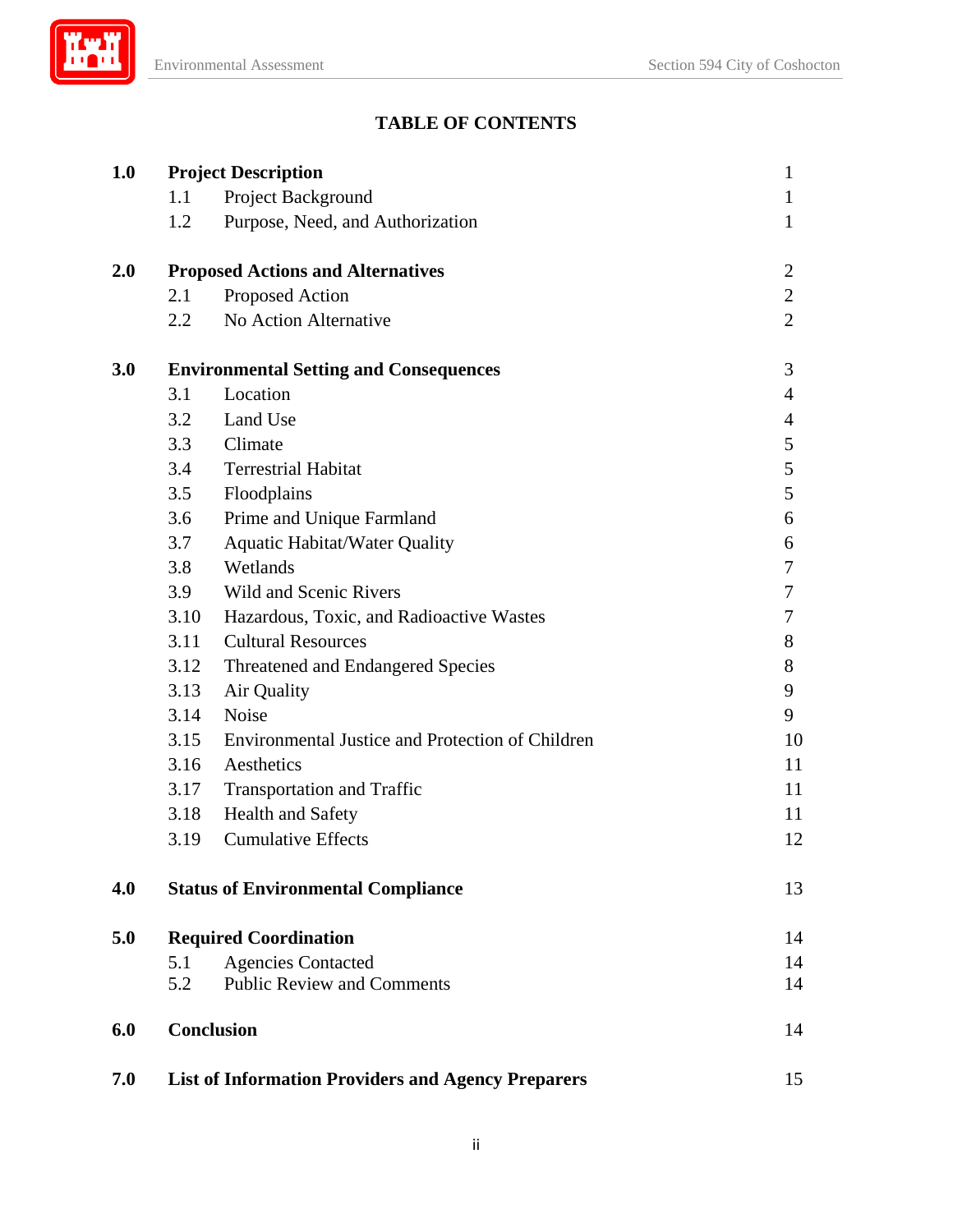

## **8.0 References** 15

## **List of Tables**

| <b>Table 1</b> | Permissible Non-Department of Defense Noise Exposures | 10. |
|----------------|-------------------------------------------------------|-----|
| Table 2        | <b>Status of Environmental Compliance</b>             |     |

# **List of Appendices**

- **Appendix A** Exhibits
- **Appendix B** Agency Coordination
- **Appendix C** Mailing List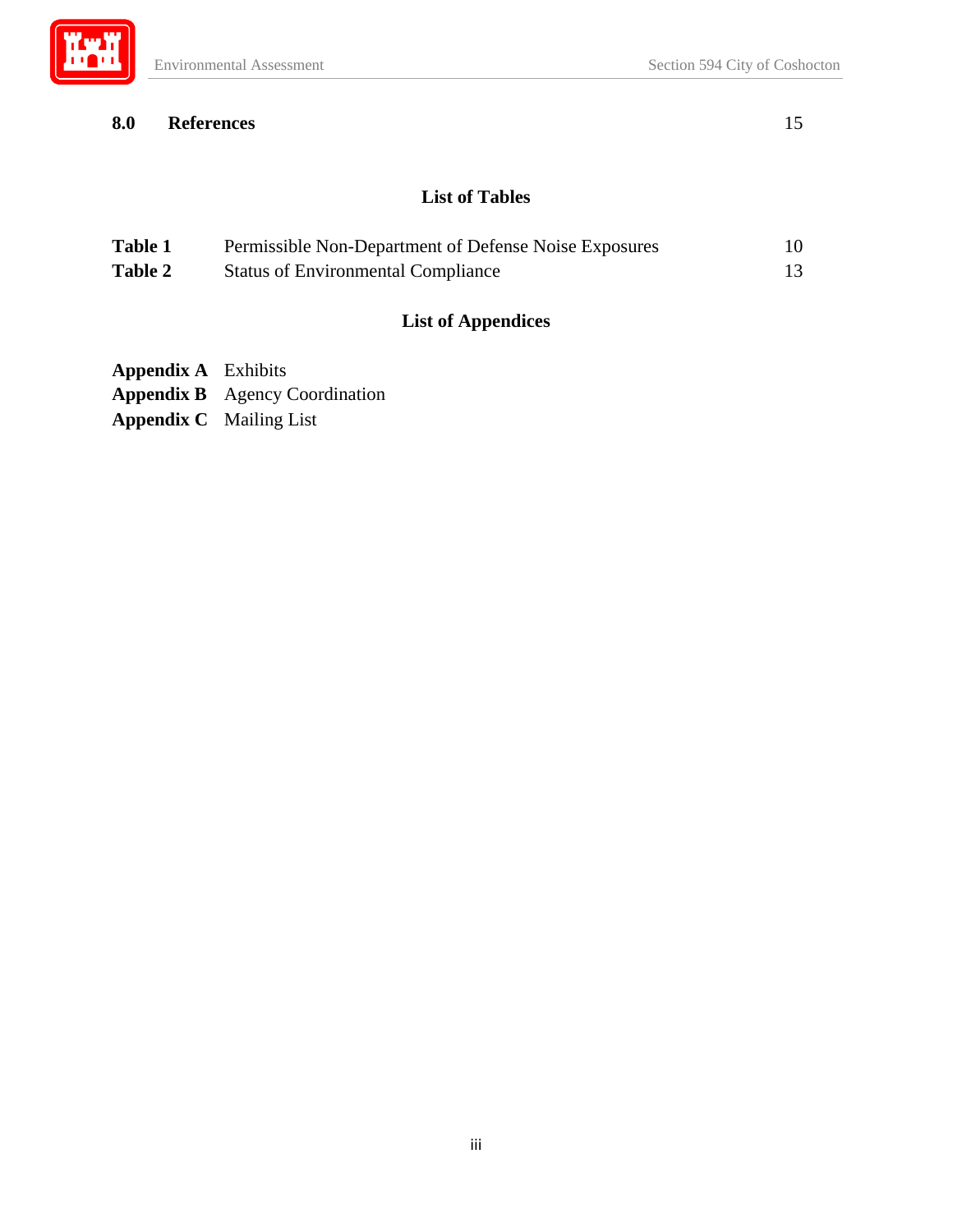

### **Acronyms**

BMPs- Best Management Practices

BUSTR – Bureau of Underground Storage Tank Regulations

CEQ – Council on Environmental Quality

CFR – Code of Federal Regulations

Corps – U.S. Army Corps of Engineers

DNL – Day Night Average Noise Levels EA – Environmental Assessment

EA - Environmental Assessment

EIS – Environmental Impact Statement

EO – Executive Order

FAA – Federal Aviation Administration

FEMA – Federal Emergency Management Agency

FIRM – Flood Insurance Rate Map

FONSI – Finding of No Significant Impact

FPPA – Farmland Protection Policy Act

HTRW – Hazardous, Toxic, and Radioactive Waste

NAA - No Action Alternative

NAA – No Action Alternative<br>NEPA – National Environmental Policy Act

NRCS – Natural Resource Conservation Service

NWI – National Wetland Inventory Map

PAA – Proposed Action Alternative

**PCS** – Petroleum Contaminated Soil

PCS – Petroleum Contaminated Soil RCAP – Rural Community Assistance Program

RCRA - Resource Conservation and Recovery Act SHPO – State Historic Preservation Office

SHPO – State Historic Preservation Office

UPUS - Unrestricted Portable Use Standard

USDA – United States Department of Agriculture

USEPA – U.S. Environmental Protection Agency

USFWS – U.S. Fish and Wildlife Service<br>VAP – Voluntary Action Program<br>VOC – Volatile Organic Compound

VAP - Voluntary Action Program

WRDA – Water Resource Development Act

WTP – Water Treatment Plant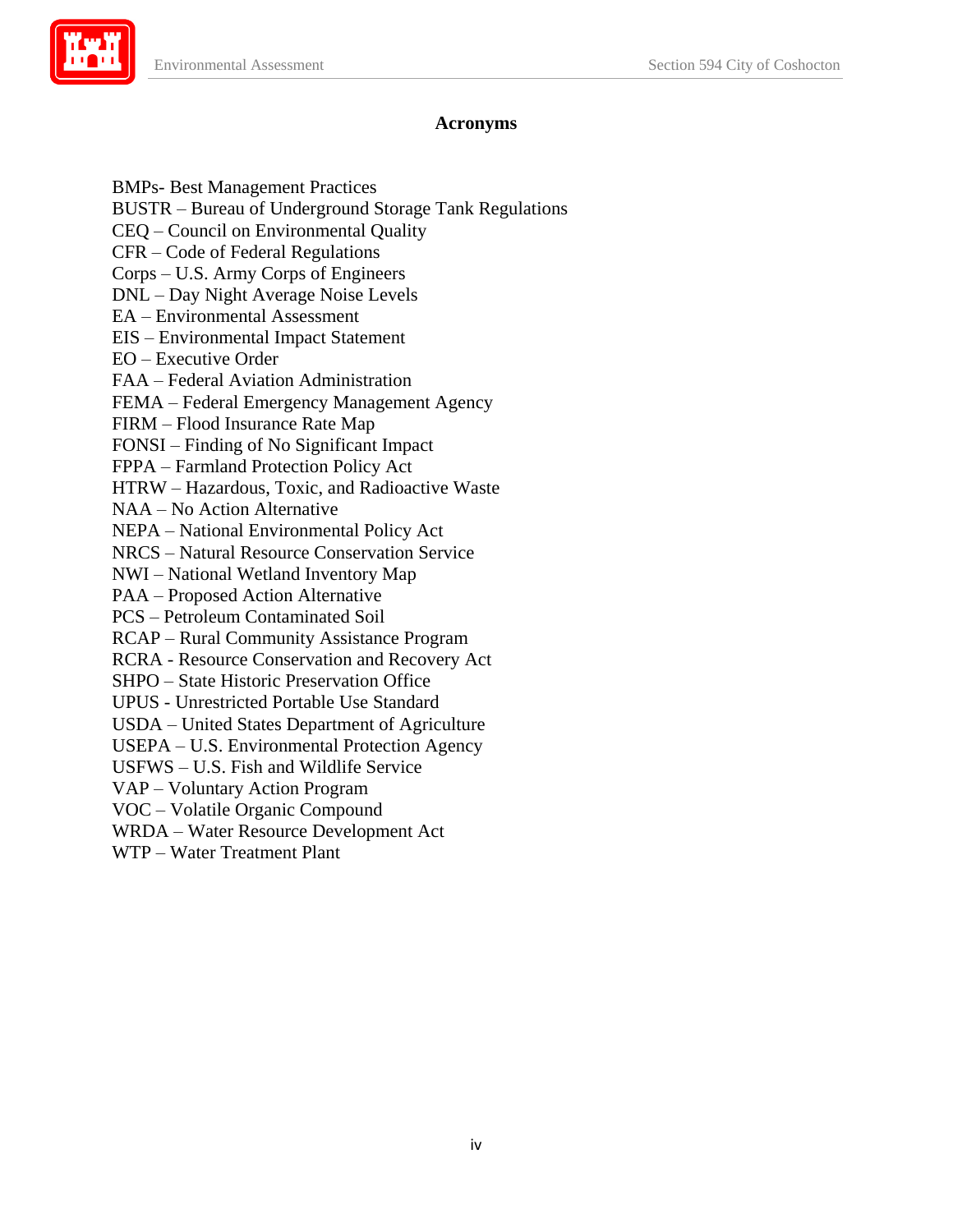*analysis in this document was performed by Ohio Rural Community Assistance Program (RCAP) The brief and concise nature of this document is consistent with the 40 CFR requirements of the National Environmental Policy Act (NEPA) to reduce paperwork and delay by eliminating duplication with existing environmental documentation, incorporating pertinent material by reference, and by emphasizing interagency cooperation. The majority of data collection and in conjunction with the U.S. Army Corps of Engineers (Corps).* 

### **1.0 PROJECT DESCRIPTION**

### **1.1 Project Background**

The City of Coshocton is implementing a waterline extension and replacement project to deliver water from the city to the Village of West Lafayette (Village) and to improve the Village's existing infrastructure. Only a portion of the proposed project is funded by the Corps in partnership with the City of Coshocton under the Section 594 Environmental Infrastructure Program. The proposed project evaluated in this Environmental Assessment (EA) is a separable component of the larger effort which can function without implementation of other project features.

 potential project impacts. This EA examines the potential environmental impacts of the waterline extension and replacement project as proposed by the City of Coshocton. The purpose of the EA is to analyze the potential environmental impacts of the proposed project and to determine whether to prepare an Environmental Impact Statement (EIS) or a Finding of No Significant Impact (FONSI). An EIS is typically conducted where significant human or natural resources exist and the implementation of a proposed project may have significant negative effects to those resources. An EA typically involves projects where no significant resources occur or the project is expected to have less than significant impacts to the human and natural environment. In both EISs and EAs, additional project actions can be implemented to help avoid, minimize, or mitigate for

#### **1.2 Purpose, Need, and Authorization**

 The purpose of the proposed project would be to extend and replace existing infrastructure within the water distribution system, which is currently experiencing low flow insufficient for located within the Village of West Lafayette (Village) have reached the end of their useful life in the proposed area is to provide residents with a reliable and safe water service. fire protection and is threatened by ground water contamination. In addition, water meters and are not compatible with the City of Coshocton. These conditions affect the operations of the water distribution system and could pose health and safety risks to residents. Without the proposed project, contamination of the groundwater supply wells would continue to impact public water, and issue of low water pressure would not be addressed. The project would also involve decommissioning the West Lafayette WTP, abandoning existing supply wells, and other electrical and control work. The need for extending and replacing the water distribution system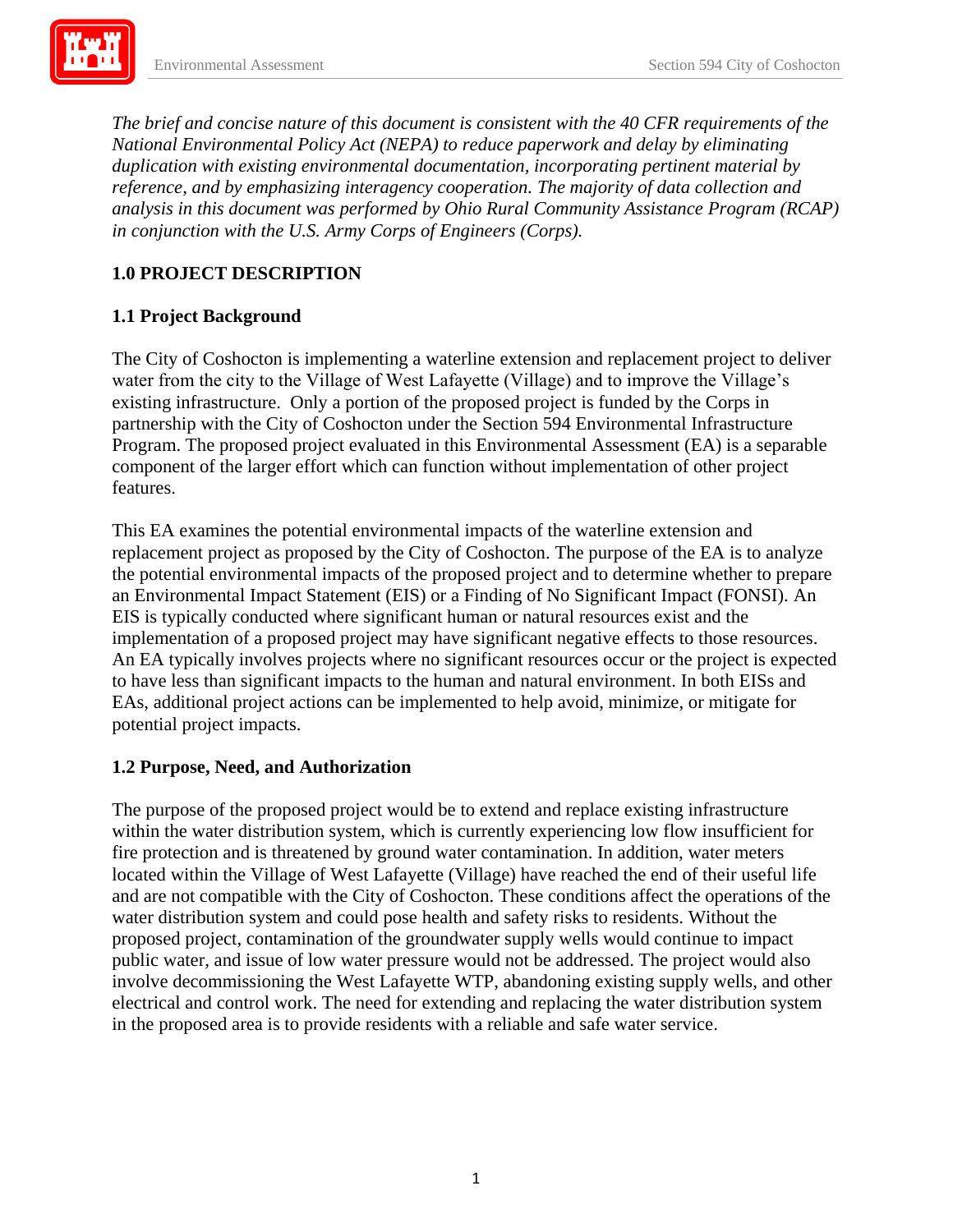projects to Non-Federal interests in Ohio, including projects for wastewater treatment plants **Exil** The proposed project is a partnership agreement between the City of Coshocton and the Corps established under the authority of Section 594 of the Water Resources Development Act (WRDA) of 1999 (Public Law 106-109), as amended, which provides authority for the Corps to establish a program to provide environmental assistance to Non-Federal entities in Ohio. This law provides design and construction assistance for water related environmental infrastructure (WWTP) and related facilities, water supply, water storage, water treatment, water distribution facilities and surface water resource protection and development.

This EA is prepared pursuant to the NEPA, Council on Environmental Quality (CEQ) Regulations (40 CFR 1500-1508), and Corps implementing regulation, ER 200-2-2.

# **2.0 PROPOSED ACTION AND ALTERNATIVES**

## **2.1 Proposed Action Alternative (PAA)**

 WTP at the Coshocton WTP. Installation of waterline infrastructure would occur within county, The PAA would consist of installation of approximately 4,200 linear feet of new 6-inch ductile iron waterline along Hal Kar Road, Jo Ann Road, and Kethrose Lane that would connect to a proposed 8-inch and 12-inch waterline that is being constructed along Coshocton County Route 16; replacement of existing residential and commercial water meters located within the Village; installation of a fixed base station for remote reading on the new water meters; removal of the existing treatment equipment and installation of piping, valves and controls at the West Lafayette WTP; installation of new radios to monitor the tank water levels at the West Lafayette North and South Tanks; and installation of additional controls to communicate with the West Lafayette township, and Village rights-of-way, which is previously disturbed. Open trenching and directional boring would occur during construction of waterlines. The proposed work at the WTPs and water tanks would be confined to their existing footprints. Following construction, all areas would be returned to preexisting conditions through soil grading and seed planting.

### **2.2 No Action Alternative (NAA)**

 Coshocton would not replace or extend this separable component of the larger waterline system actions, and to determine potential environmental effects of proposed projects with alternatives. Under the NAA, the Corps would not provide funding for the project. Additionally, the City of project. The community would continue utilizing an aging and deteriorating waterline system. Further deterioration of the waterline system would likely continue and result in inadequate fire protection. Health risks could become a possibility due to the failing infrastructure and ground water contamination. This alternative was considered unacceptable due to the continued failure of infrastructure and potential health hazards resulting from these failures. However, it is included in the alternatives analysis to establish a baseline condition for existing human and natural environment conditions, to allow comparison between future without and with project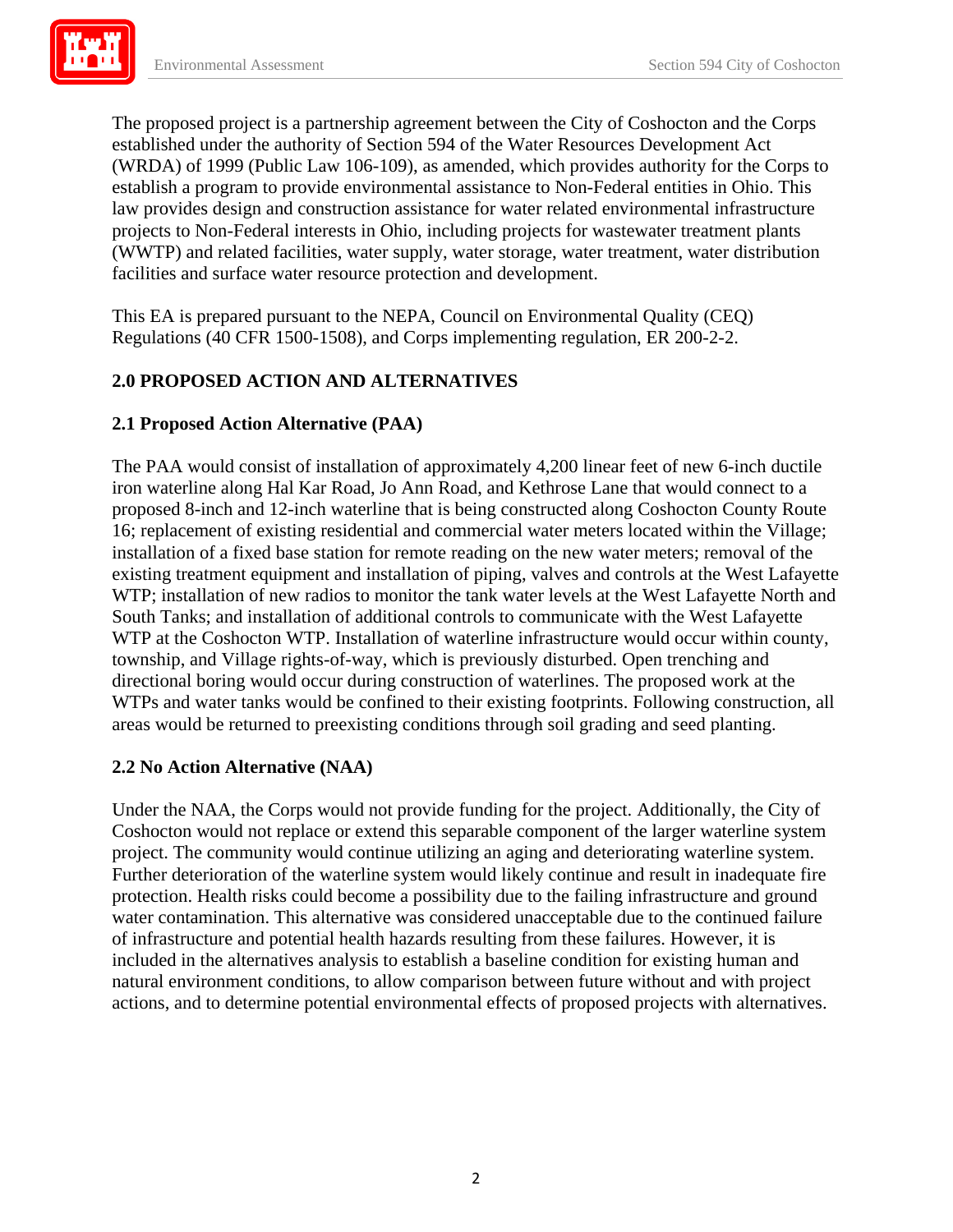

## **3.0 ENVIRONMENTAL SETTING AND CONSEQUENCES**

This section discusses the existing conditions by resource category and any potential environmental impacts associated with the No Action Alternative (NAA) as well as with implementation of the Proposed Action Alternative (PAA).

The Corps took context and intensity into consideration in determining potential impact significance, as defined in 40 CFR part 1508.27. The intensity of a potential impact is the impact's severity and includes consideration of beneficial and adverse effects, the level of controversy associated with a project's impacts on human health, whether the action establishes a precedent for future actions with significant effects, the level of uncertainty about project impacts and whether the action threatens to violate federal, state, or local laws established for the protection of the human and natural environment. The severity of an environmental impact is characterized as none/negligible, minor, moderate, significant, or beneficial. The impact may also be short-term or long-term in nature.

- **None/negligible** No measurable impacts are expected to occur.
- **Minor** A measurable and adverse effect to a resource. A slight impact that may not be readily obvious and is within accepted levels for permitting, continued resource sustainability, or human use. Impacts should be avoided and minimized if possible, but should not result in a mitigation requirement.
- **Significant –** A measurable and adverse effect to a resource. A major impact that is readily obvious and is not within accepted levels for permitting, continued resource sustainability, or human use. Impacts likely result in the need for mitigation.
- **Beneficial –** A measurable and positive effect to a resource. May be minor to major, resulting in improved conditions, sustainability, or viability of the resource.
- **Short-Term –** Temporary in nature and does not result in a permanent long-term beneficial or adverse effect to a resource. For example, temporary construction-related effects (such as, an increase in dust, noise, traffic congestion) that no longer occur once construction is complete. May be minor, significant, adverse or beneficial in nature.
- resource. For example, permanent conversion of a wetland to a parking lot. May be minor, significant, adverse or beneficial in nature. **Long-Term –** Permanent (or for most of the project life) beneficial or adverse effects to a

The Corps used quantitative and qualitative analyses, as appropriate, to determine the level of potential impact from proposed alternatives. Based on the results of the analyses, this EA identifies whether a particular potential impact would be adverse or beneficial, and to what extent. CEQ regulations also require that a proposed action's cumulative impact be addressed as part of a NEPA document. Cumulative impacts are discussed in section 3.19 below.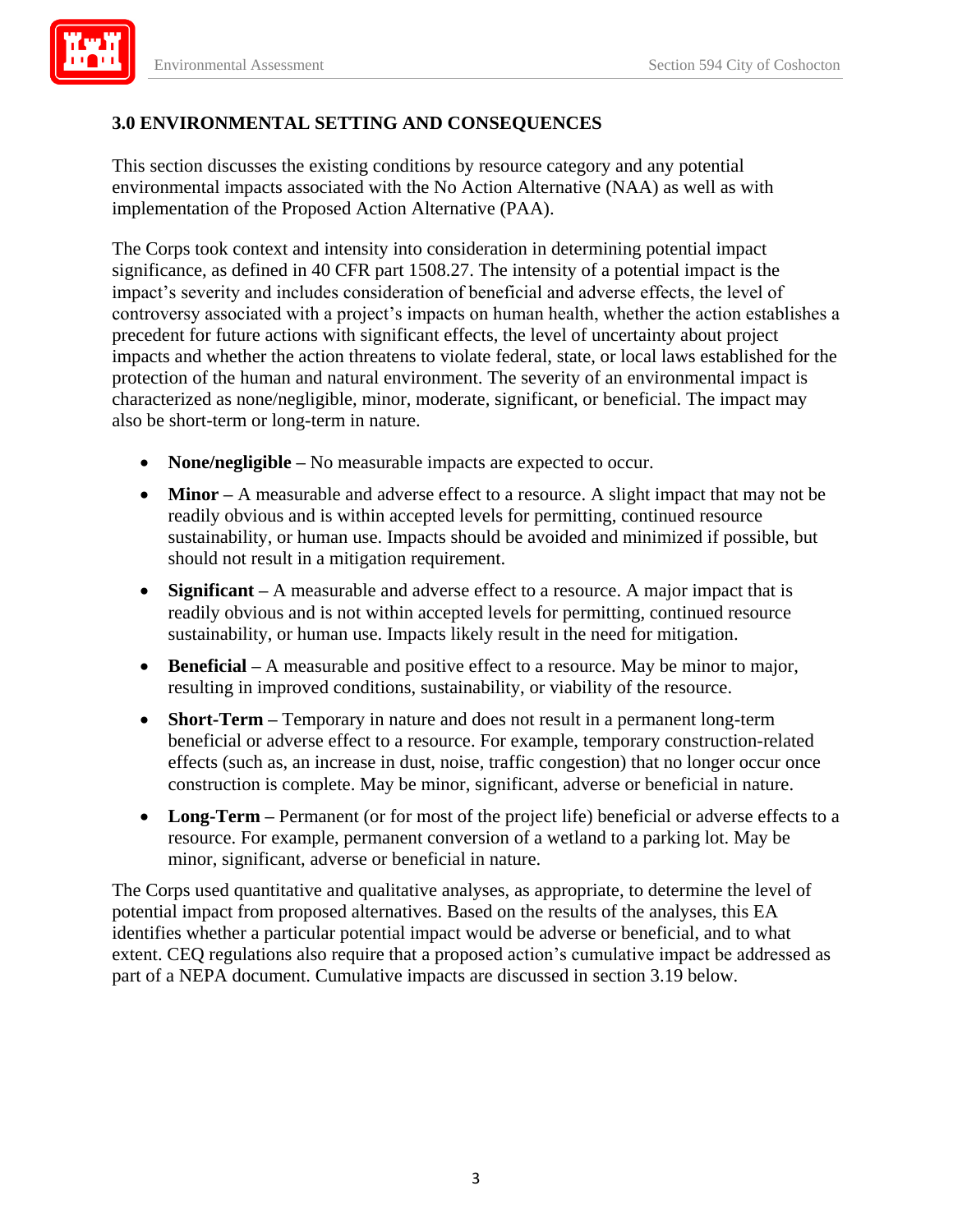

## **3.1 Location**

The project includes the installation of waterlines along Hal Kar Road, Jo Ann Road, and Kethrose Lane; replacement of existing residential and commercial water meters located within the Village; decommissioning of the West Lafayette WTP; abandonment of existing wells at the West Lafayette WTP; and other electrical and control work at the WTPs and water tanks. See Appendix A for project location maps.



**Figure 1: Project Location** 

### **3.2 Land Use**

Land use in the immediate project is a mixture of commercial, residential, and agricultural within an urban-type setting. The proposed waterlines and water meters would be installed within public road, railway and Village property, the majority of which are previously disturbed areas. Work at the WTPs and water tanks would be confined to their existing footprints. Land contours would be reclaimed upon completion of the installation.

There would be no significant adverse impacts to land use as a result of either the PAA or NAA.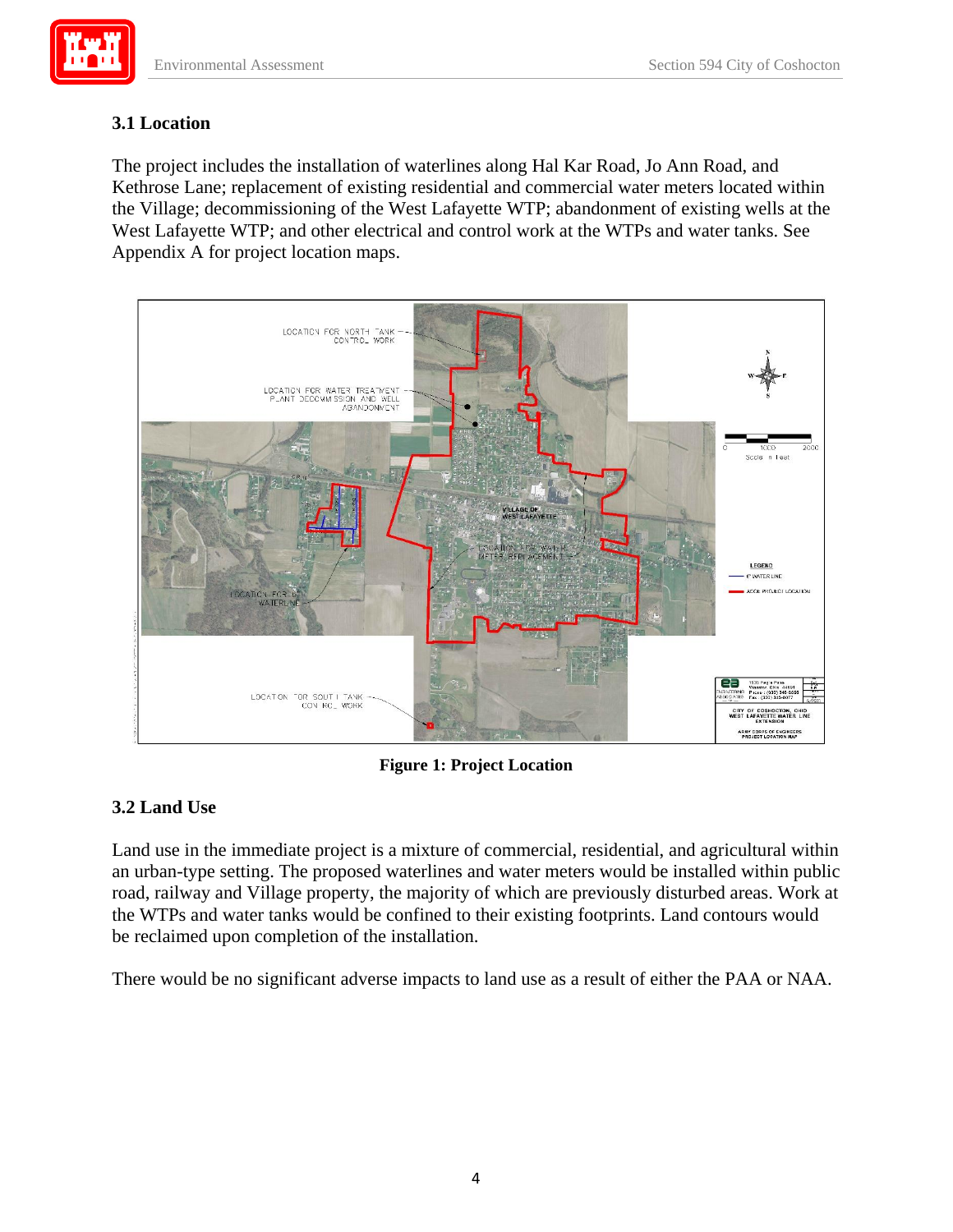## **3.3 Climate**

Coshocton experiences seasonal weather patterns with typical summer conditions of hot and humid days and winters being mild to moderate cold temperatures with snowfall. Fall is typically the driest season, while spring is typically wetter. Average high temperatures during the summer months of May to September are within the range of 70 to 85 degrees Fahrenheit, with periods of hot and humid conditions in late summer months. The coldest season lasts for three months from December to March with an average seasonal snowfall of 18 inches. The coldest month is typically January with an average low of 20 degrees Fahrenheit. Average annual rainfall is 40 inches with the spring being the wettest season.

Only short duration, minor discharges of carbon based pollutants would occur during construction activities that could contribute to greenhouse gases. The NAA or PAA would not involve any activity that could significantly affect the environment in regards to climate change and would not likely be influenced by future changes in climate. Therefore, no significant adverse impacts to climate or climate change would occur as a result of the PAA.

## **3.4 Terrestrial Habitat**

The PAA would be constructed primarily on previously disturbed areas, including road rights-ofway. Removal of grass and vegetation may occur within areas where open trenching and directional boring for the waterlines are implemented. Proposed work at the WTPs and water tanks would be confined to their existing footprints. Potential impacts to vegetation would be minimal and temporary. It is anticipated that no tree removal would be needed. If trees are in the construction alignment, the area would be directionally bored to avoid impacts. Trees that cannot be avoided would be removed during the designated clearing window. Areas would be returned to pre-construction conditions upon completion of construction activities through soil grading and grass seeding. Only minor, temporary impacts to existing vegetation during construction are anticipated to occur. Therefore, no significant long-term impacts to terrestrial habitat are anticipated as part of the PAA.

Without the proposed project, it is likely that existing waterlines would continue to experience low flow and the contamination plume at the groundwater supply wells would not be treated. This would pose a health risk to both humans and wildlife in the natural environment.

### **3.5 Floodplains**

Executive Order 11988 requires Federal agencies to consider the potential effects of their proposed actions to floodplains. In order to determine the PAA's potential floodplain impact, the Federal Emergency Management Agency (FEMA) Flood Insurance Rate Maps (FIRM) were reviewed for portions of the proposed project that would be located within the floodplain of Tuscarawas River and Morgan Run [\(https://www.fema.gov/floodplain-management/flood](https://www.fema.gov/floodplain-management/flood-zones)[zones\)](https://www.fema.gov/floodplain-management/flood-zones). The project components are located within the Zone X, which is an area of minimal flood hazard.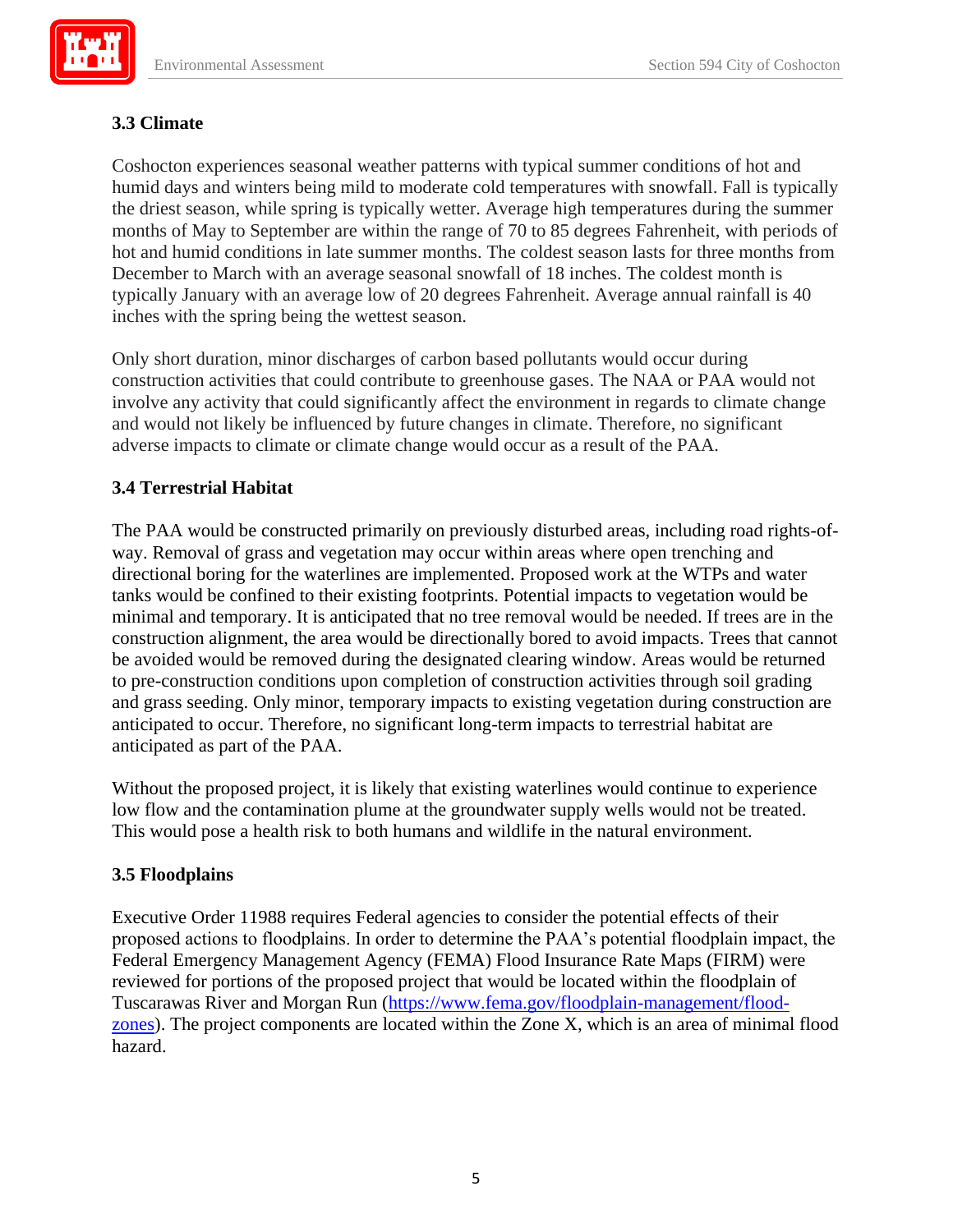areas as they would be buried and result in no change in grade or elevation. The proposed work at the WTPs and water tanks would be confined to their existing footprint and is not anticipated floodplains are anticipated to occur from the PAA. Underground infrastructure such as waterlines will result in no adverse impact to floodplain to affect the floodplain. The PAA meets the intent of EO 11988 and no significant impacts to

 anticipated to occur from the NAA. As no construction related activities would be implemented, no impacts to floodplains are

## **3.6 Prime and Unique Farmland**

The Farmland Protection Policy Act (FPPA) requires Federal agencies to minimize the conversion of prime and unique farmland to non-agricultural uses. The entirety of the project is along roads, in urban area, and/or road right-of-way. The Corps' Huntington District has determined that due to the majority of the area being pre-disturbed and/or on urban lands, the FPPA would not apply to this proposed project and no impacts on prime or unique, statewide, or locally important farmland is expected to occur. Coordination with the Natural Resources Conservation Service (NRCS) determined that the project area is located in the right-of-way and/or committed to urban development and therefore is not subject to FPPA.

 NAA. Likewise, there are no direct impacts to Prime and Unique Farmland anticipated as part of the

### **3.7 Aquatic Habitat/Water Quality**

Run Watershed Report [https://watersgeo.epa.gov/watershedreport/?comid=19391912,](https://watersgeo.epa.gov/watershedreport/?comid=19391912) the stream miles east of Coshocton. There are no Sole Source Aquifers in the project area. The entire length The project is within the Morgan Run-Tuscarawas River Watershed. According to the Morgan runs approximately 3.8 miles before emptying into the Hocking River. The stream flows along Morgan Run Road in Coshocton County, Ohio, and enters the Tuscarawas River approximately 2 of Morgan Run was found impaired due to pH, metals, and acid mine drainage. Surface water has been degraded throughout the watershed and the leading impacts are caused from ammonia, nutrients, metals, and pH.

Implementation of the PAA would not result in any new discharge of pollutants. The Corps Regulatory Division has determined that the PAA will neither result in a discharge of dredged or fill material into waters of the United States nor involve work in, on, or under a navigable water of the United States. Therefore, a Department of the Army permit pursuant to Section 10 of the Rivers and Harbors Act is not required and a section 404(b)(1) analysis, Section 404 permit (individual or Nationwide) and associated Section 401 permit under the Clean Water Act is not required.

There would be no stream crossings during construction; therefore there would be no impacts to aquatic habitat. In addition, a general National Pollutant Discharge Elimination System (NPDES) permit for the proposed waterline extension and replacement would be required due to the size of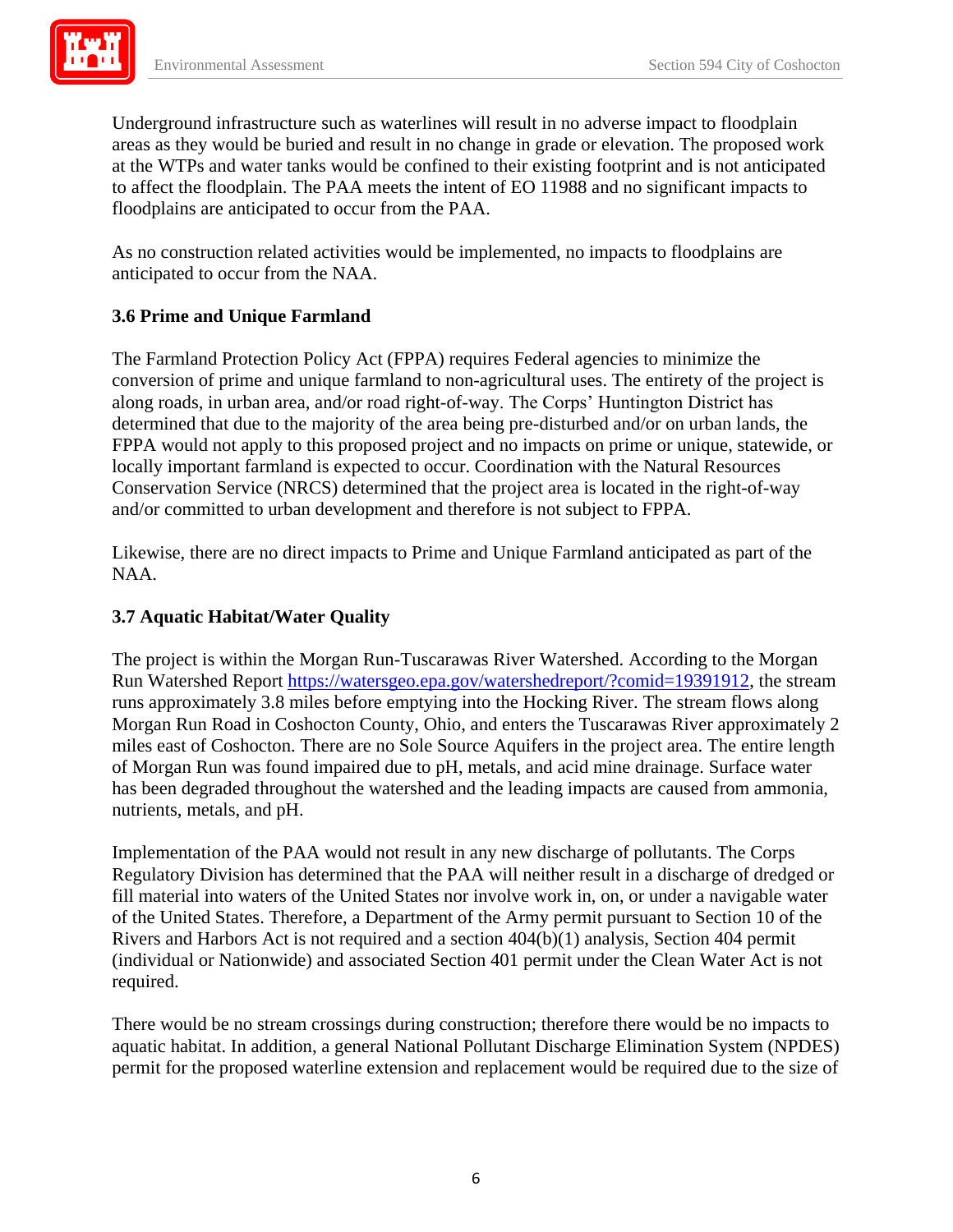would be short-term and mitigated through the use of Best Management Practices (BMPs) project area. the construction area. Indirect impacts associated with run-off and erosion due to installation of waterlines may temporarily impact water quality in the area. These construction related impacts throughout the project area to prevent runoff into adjacent surface waters. Based on the above, implementation of the PAA would not result in significant adverse short or long-term environmental impacts to aquatic habitat and water quality. In the long-term, implementation of the PAA is expected to have a positive impact on the aquatic habitat and water quality within the

Under the NAA, no aquatic impacts would occur and water quality in the project area would remain unchanged.

### **3.8 Wetlands**

 maps indicated that there are 0.01301 acre of two emergent wetlands located within the project National Wetland Inventory Maps (NWI) were reviewed for the proposed project area and a site reconnaissance field investigation was conducted to determine the validity of NEWI maps. NWI area and two wetlands located adjacent to the project area. Wetlands situated in the project alignment would be horizontally directional bored or otherwise avoided to prevent impacts to these resources. Wetlands situated adjacent or in close proximity to the project area would be identified and locations communicated to ensure the contractor avoids these areas. There would be no disposal of brush, soils, or other debris in any streams, wetlands or surface waters. No impacts to wetlands are anticipated as part of the PAA or NAA.

#### **3.9 Wild and Scenic Rivers**

No designated State Wild or Scenic Rivers are present within the Project Area. Therefore, no impacts to these resources are anticipated as part of the PAA or NAA.

### **3.10 Hazardous, Toxic, and Radioactive Waste (HTRW)**

The U.S. Environmental Protection Agency's (USEPA) NEPA Assist database and the Resource Conservation and Recovery Act (RCRA) info database indicated the presence of one hazardous waste RCRA facility within the 0.25 mile search radius. According to the RCRAinfo database, the facility is located at 22440 County Road 124 and is listed as a small quantity generator in the Paint and Coating Manufacturing Industrial Classification. The proposed project would not affect the RCRA facility as construction is limited to the road rights-of-way. Additionally, a listing obtained from the Ohio Bureau of Underground Storage Tanks Regulation (BUSTR) identified no active underground storage tanks for the project area.

After review of the information provided by RCAP, the Corps' HTRW staff determined that no further HTRW action is required. Therefore, no impacts to HTRW are anticipated with the PAA. A clearance re-assessment memorandum was provided by Corps' HTRW staff on 21 May 2020.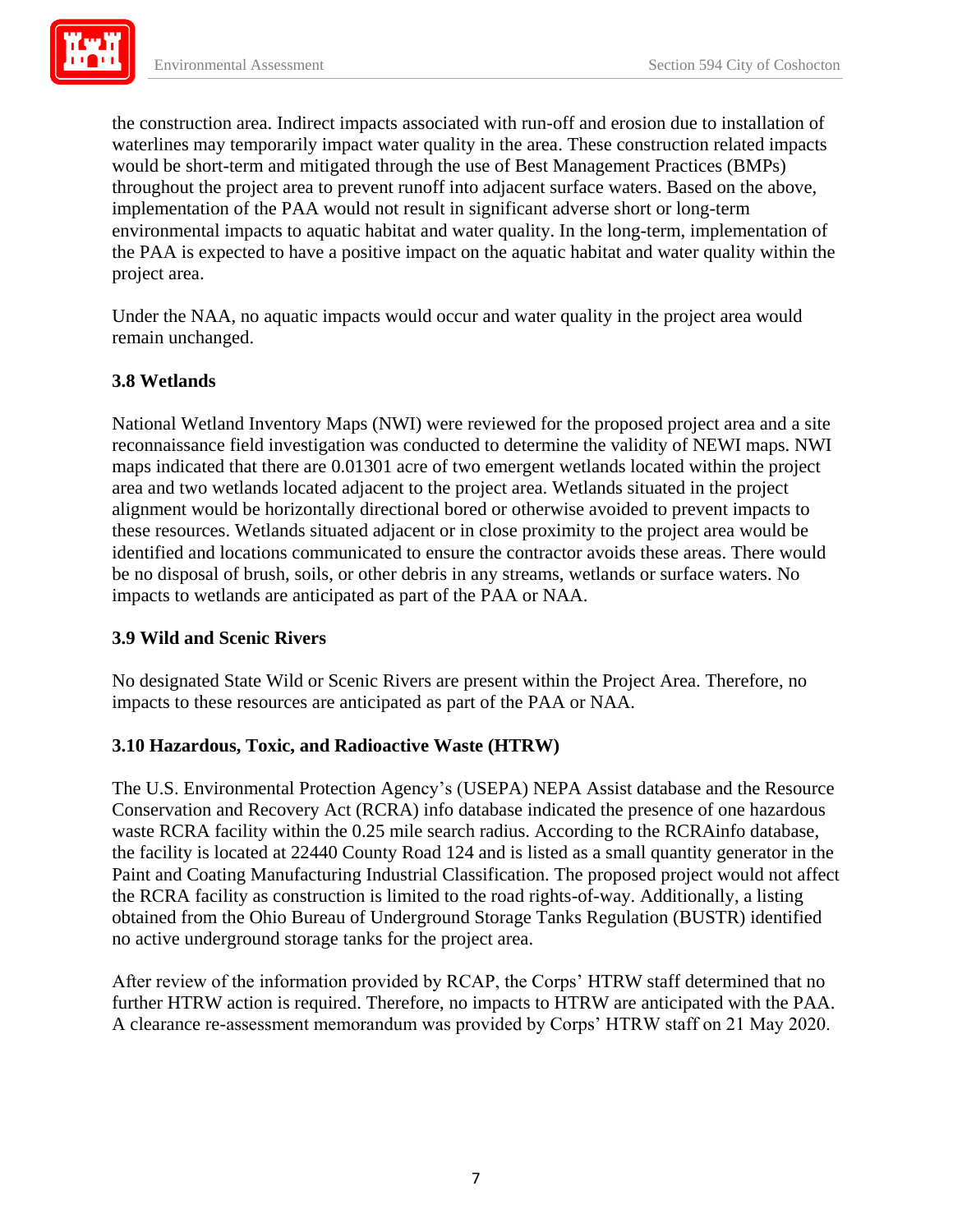The NAA would not result in ground disturbing activities. Therefore, no direct construction related HTRW impacts would be associated with the NAA. However, the Volatile Organic Compounds (VOCs) threat at the groundwater supply wells would remain unsolved.

### **3.11 Cultural Resources**

In accordance with Section 106 of the National Historic Preservation Act of 1966, as amended (36 CFR 800), the Ohio State Historic Preservation Office (SHPO) was consulted regarding the proposed project. The SHPO advised that although that a segment of the proposed extension line along Coshocton County Road 16 is near one National Register of Historic Places (NRHP) property, the Daniel Miller House, construction of the waterline would be confined to the existing road right-of-ways. Therefore, the proposed extension line would have no effect on the Daniel Miller House. No further cultural resources coordination is required unless the scope of the project changes. Therefore, in accordance with 36 CFR 800.4(d)(1)(i), the Huntington District has fulfilled its obligation under Section 106. See Appendix B for coordination letters.

If unanticipated archaeological deposits or human remains are discovered during construction, all work near the location of the discovery shall cease and the Project Manager and Huntington District Archaeologist shall be contacted immediately. The Ohio State Police, the Coshocton County Coroner, and SHPO must also be notified immediately if human remains are discovered.

Under the NAA, no construction related actions would be implemented therefore, no significant impacts to cultural resources would occur.

### **3.12 Threatened and Endangered Species**

According to the U.S. Fish and Wildlife Service (USFWS), the project area is within range of the Indiana bat, Northern long-eared bat, Clubshell, Purple cat's paw, Rayed bean, Sheepnose mussel, Fanshell, Pink mucket, Rabbitsfoot, and Snuffbox mussel.

 that no tree clearing would be required. If trees are in the construction alignment, the area would The proposed project would primarily occur in previously disturbed areas and it is anticipated be directional bored to avoid impacts. Trees that cannot be avoided would be removed during the designated clearing window. Therefore, the Corps' Huntington District has determined that the proposed project may affect, but is not likely to adversely affect, the Indiana bat or Northern long-eared bat.

No construction related activities would take place with the proposed action that would directly disturb surface water resources. No stream crossings would occur. Additionally, a field habitat evaluation was conducted for state and Federally listed species on 27 January and 28 January 2020. According to the evaluation, streams in the project area do not appear to have the appropriate hydrology to support listed mussel populations. Therefore, the Corp's Huntington District has determined that there would be no effect to endangered or threatened aquatic species. Coordination under Section 7 of the Endangered Species Act and Fish and Wildlife Coordination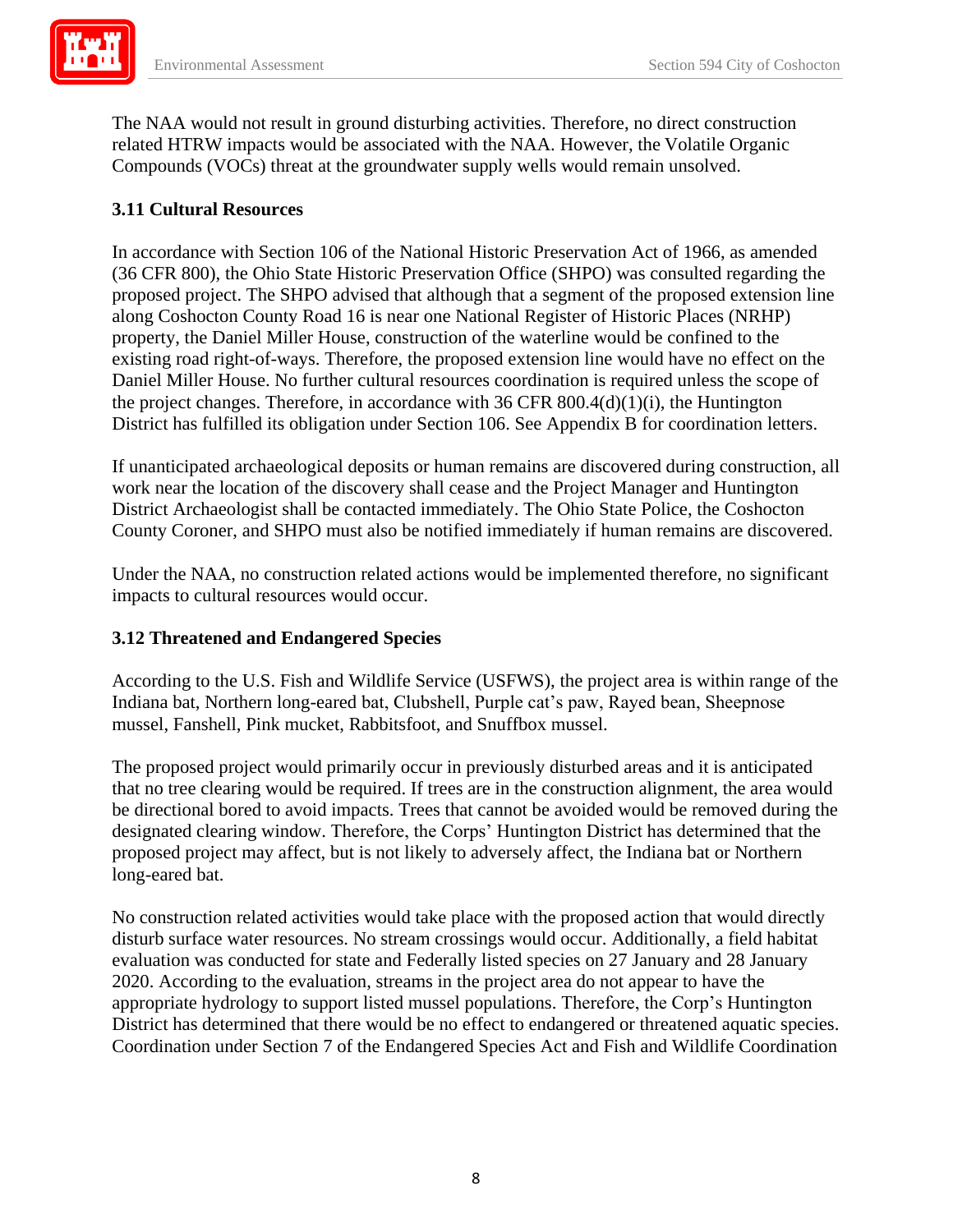

Act is on-going and will be completed prior to execution of the Finding of No Significant Impact.

## **3.13 Air Quality**

 According to the USEPA website, Coshocton County is classified as "in attainment" for all criteria pollutants. Under the PAA, emissions from construction equipment would occur during the construction period. Contractors would be required to operate all equipment in accordance with local, state and Federal regulations. The PAA is exempt through 40 CFR Part 93.153 from making a conformity determination, since estimated emissions from construction equipment would not be expected to exceed deminimis levels, or have direct emissions of a criteria pollutant or its precursor. Any impacts would be short-term, localized and would occur during construction activities. Impacts to air quality under the PAA would be temporary during construction and would be considered minor.

No impacts to air quality are anticipated as part of the NAA.

### **3.14 Noise**

 occur during daylight hours. Noise is measured as Day Night average noise levels (DNL) in "A- Guidelines, DNLs below 65 dBA are normally acceptable levels of exterior noise in residential areas. The Federal Aviation Administration (FAA) denotes a DNL above 65 dBA as the level of significant noise impact. Several other agencies, including the Federal Energy Regulatory Commission, use a DNL criterion of 55 dBA as the threshold for defining noise impacts in current noise environment, which has experienced noise in the past, may reasonably expect to Noise associated with the PAA would be limited to constructed related sounds generated during construction. The noise associated with construction would be short in duration and would only weighted" decibels that the human ear is most sensitive to (dBA). There are no Federal standards for allowable noise levels. According to the Department of Housing and Urban Development suburban and rural residential areas. According to Dr. Paul Schomer in his 2001 Whitepaper, while there are numerous thresholds for acceptable noise in residential areas, research suggests an area's tolerate a level of noise about 5 dBA higher than the general guidelines. The Corps Safety and Health Requirements Manual provides criteria for temporary permissible noise exposure levels (see Table 3.1 below), for consideration of hearing protection or the need to administer sound reduction controls.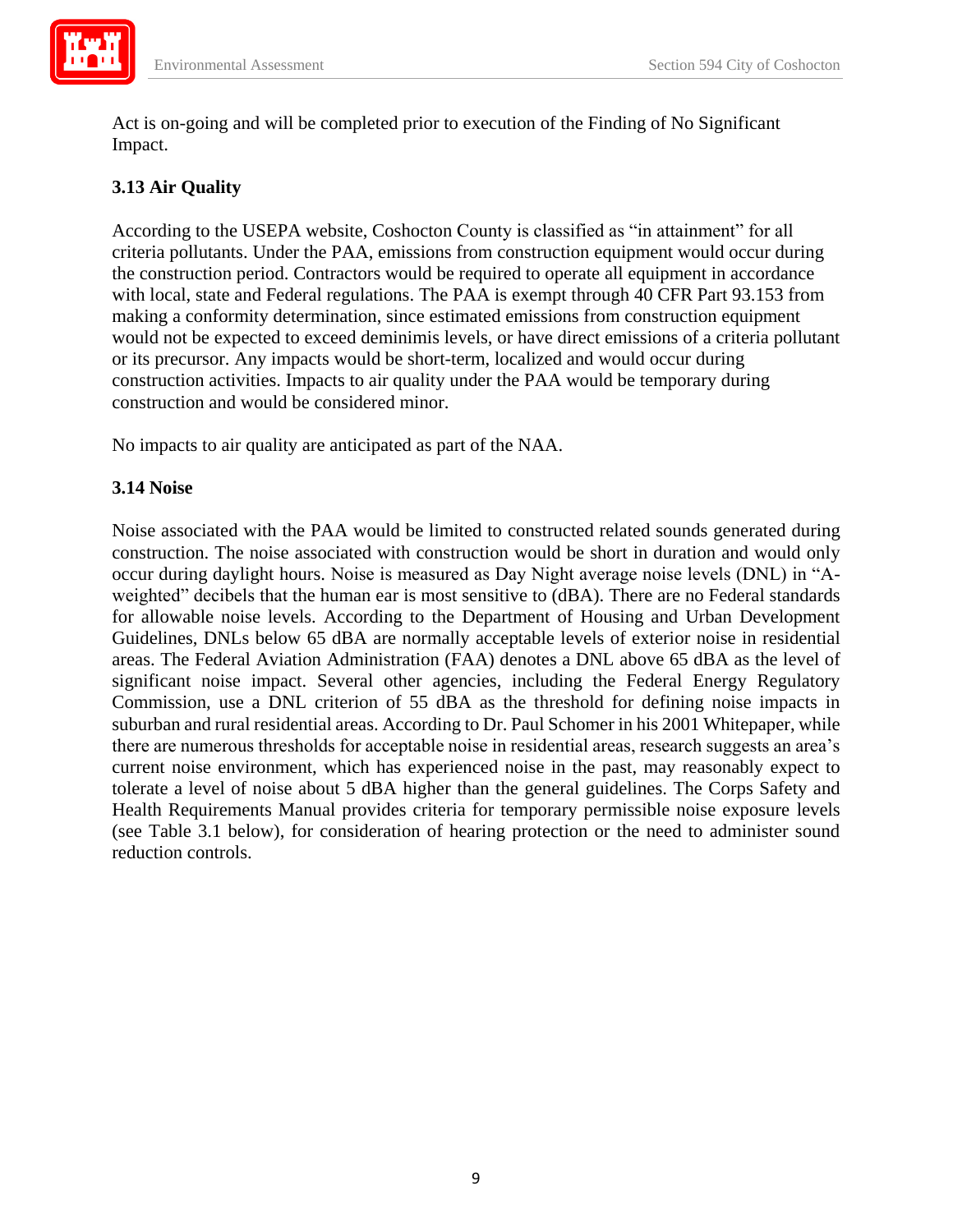| <b>Table 1 - Permissible Non-Department of Defense Noise Exposures</b> |                   |  |  |  |
|------------------------------------------------------------------------|-------------------|--|--|--|
| <b>Duration/day (hours)</b>                                            | Noise level (dBA) |  |  |  |
|                                                                        |                   |  |  |  |
|                                                                        | 92                |  |  |  |
|                                                                        | 95                |  |  |  |
|                                                                        |                   |  |  |  |
|                                                                        | 100               |  |  |  |
| 15                                                                     | 102               |  |  |  |
|                                                                        | 105               |  |  |  |

 and 7-75 dBA at 100 feet. Residents being exposed to these noise levels would occur if and/or Construction noise would be similar to that of farm equipment and other small machinery used in the local area. A backhoe, end loader, road grader and/or vibratory roller are examples of equipment that is likely to be used during construction. Each emits noise levels around 85 dBA at 45 feet. Construction equipment would be operated during daylight hours; therefore a reasonable exposure time of two hours would be expected during the time residents may be home during day. Peak outdoor noise levels ranging from 78-90 dBA would occur during the time in which equipment is directly in front of or in proximity to homes and businesses (within 25-100 feet). A maximum noise exposure of approximately 98 dBA, for one hour should occur if equipment were within 10 feet of homes and business. The noise projections do not account for screening objects, such as trees, outbuildings or other objects that muffle and reduce the noise being emitted. The outdoor construction noise would be further muffled while residents are inside their homes. While the construction noise generated would be considered unacceptable according to HUD and FAA standards, these limited exposures and time intervals are still within allowable Corps safety levels. Further, they are similar to typical neighborhood noise generated by gas powered lawnmowers in the local area, which could range from 90-95 dBA at three feet when residents are home and outdoors.

 associated with the PAA, impacts from the noise to local residences would be temporary and Due to daytime construction and the short and limited duration of elevated noise levels minor. No long-term significant noise impacts are expected with the PAA.

There would be no change in noise and thus no impact under the NAA.

### **3.15 Environmental Justice and Protection of Children**

Executive Order (E.O.) 12898 requires Federal actions to address environmental justice in minority populations and low-income populations. According to the U.S. Census Bureau, the 2018 population estimate for Coshocton County was 36,629 and does not contain significant minority populations. The census indicates Coshocton County is 96.7% white and has a median household income of \$44,491, compared with the median household income of \$54,533 for the State of Ohio. Individuals residing in the county below the poverty level is 15.4% compared to 13.9% statewide. According to the U.S. Census Bureau, the Village of West Lafayette has a total population of 2,445 and a median household income of \$37,674.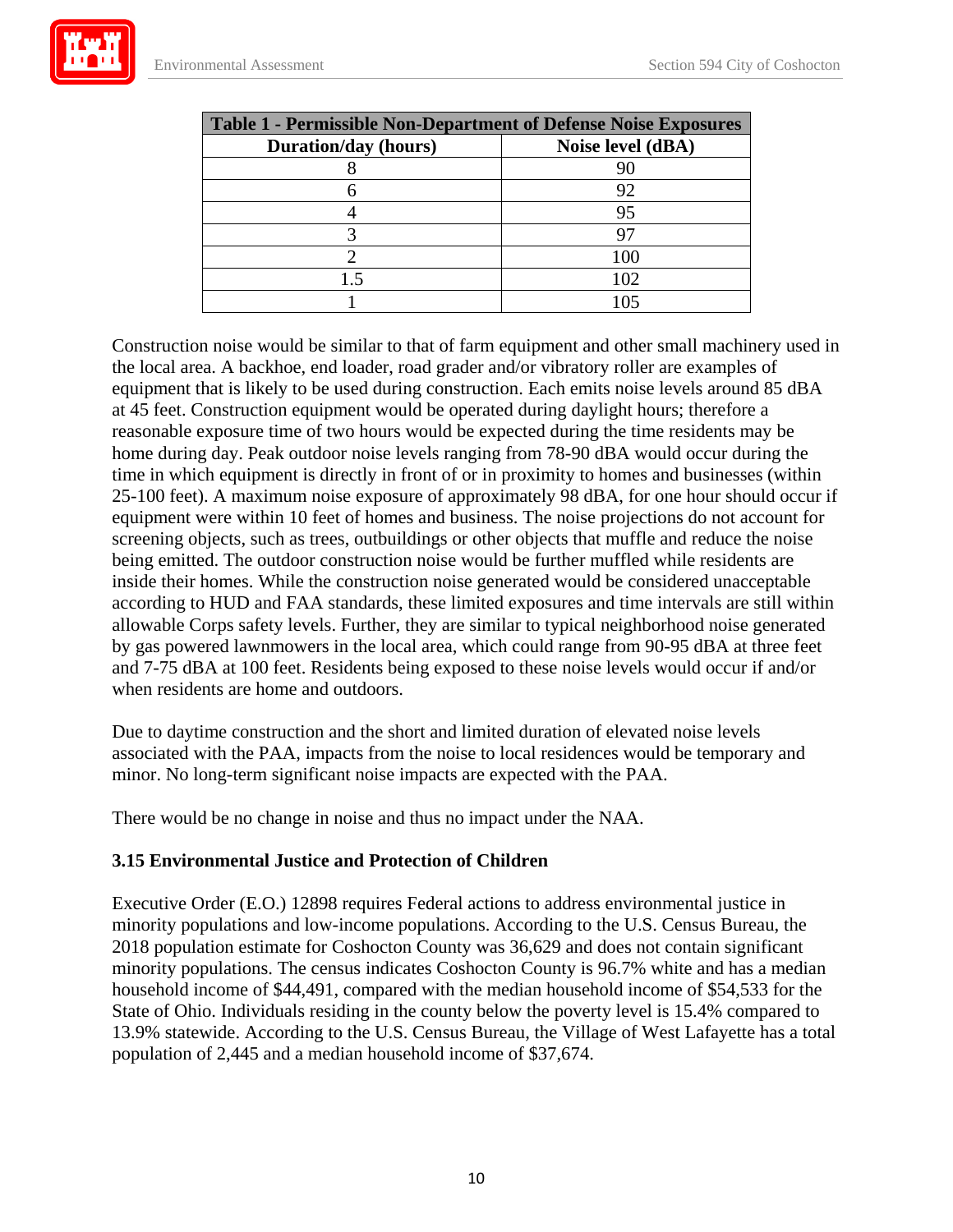

 health and safety risks than adults. The potential for impacts on the health and safety of children EO 13045 requires each Federal agency "to identify and assess environmental health risks and safety risks that may disproportionately affect children" and "ensure that its policies, programs, activities, and standards address disproportionate risks to children that result from environmental health risks or safety risks." This EO was prompted by the recognition that children, still undergoing physiological growth and development, are more sensitive to adverse environmental is greater where projects are located near residential areas.

Service provided by the City of Coshocton waterline extension and replacement would grant all residents of the Village of West Lafayette and the commercial operations access to the new water source via the existing West Lafayette distribution system. Implementation of the PAA would provide residents, including children, with higher quality drinking water and lower water rates, thereby improving the living conditions in the service area. No homes or buildings would be adversely impacted by the proposed project; therefore the PAA meets the directive of EO 12989 and EO 13045 by avoiding any disproportionately high adverse human health or environmental effects on minority or low income populations or children.

 The NAA could result in children being exposed to unsafe and unreliable water from failing private wells and existing infrastructure, which could pose a safety and long-term health risk.

## **3.16 Aesthetics**

 during construction of the PAA waterline extension and replacement; however after construction The project area is a rural community consisting primarily of residential properties and small commercial properties. Temporary disturbance of the local aesthetics would be anticipated the excavated areas would be restored to original conditions.

Neither the PAA nor NAA would significantly impact local aesthetics.

### **3.17 Transportation and Traffic**

 be minimal and temporary in nature. The proposed waterlines would be within the road rights-of way. Construction of the PAA along road rights-of-way would involve some delays and potential detours in the normal traffic flow. If detours would occur, they would be relatively minor and temporary in nature. Construction on or near road surfaces would be in compliance with standard traffic controls to minimize traffic disruptions and avoid public safety problems. Impacts anticipated to occur from the PAA would

No impacts to transportation and traffic are anticipated to occur from the NAA.

### **3.18 Health and Safety**

The PAA has been designed to provide safe, reliable drinking water to residents in the project area that are currently utilizing private wells or public water infrastructure that has deteriorated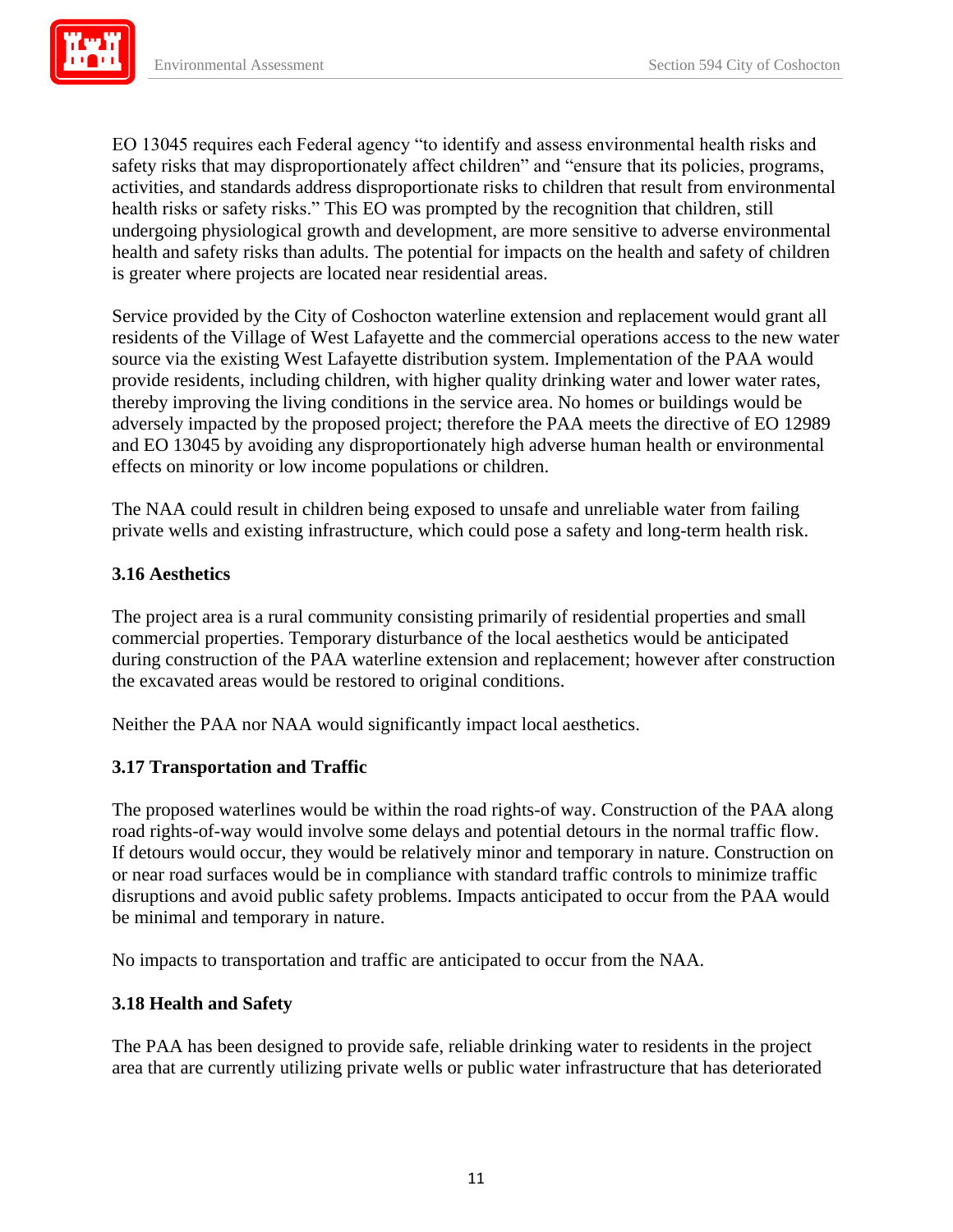past its useful life. Providing improvements and extending service to new customers is necessary to provide a potable source of water to the community. Therefore, the PAA is anticipated to have a long-term beneficial impact on the health and safety of residents in the project area.

Under the NAA, residents would continue to rely on private wells or experience deteriorating public water infrastructure, which pose health and safety concerns that could cause minor to potentially significant negative impacts on the community.

## **3.19 Cumulative Effects**

 significant actions taking place over a period of time (40 CFR Part 1508.7 Council on The Corps must consider the cumulative effects of the proposed project on the environment as stipulated by NEPA. Cumulative effects are "the impact on the environment which results from the incremental impact of the action when added to other past, present, and reasonably foreseeable future actions regardless of what agency (Federal or Non-Federal) or person undertakes such actions". Cumulative impacts can result from individually minor but collectively Environmental Quality [CEQ] Regulations).

The cumulative effects analysis is based on the potential effects of the proposed project when added to similar impacts from other projects in the region. An inherent part of the cumulative effects analysis is the uncertainty surrounding actions that have not yet been fully developed. The CEQ regulations provide for the inclusion of uncertainties in the analysis and states that "when an agency is evaluating reasonably foreseeable significant adverse effects on the human environment...and there is incomplete or unavailable information, the agency shall always make clear that such information is lacking" (40 CFR 1502.22).

 analysis. These limits can vary by the resources that are affected. The construction of a waterline extension and replacement project would have minimal and insignificant negative impacts on the environment. Long-term, beneficial effects would result from the project and would include extent considered is the Morgan Run-Tuscarawas Watershed. Temporal and geographical limits for this project must be established in order to frame the improved health and safety living conditions and improved operations of an existing sanitary sewer system. The temporal limits for assessment of this impact would initiate in 1972 with the passage of the Clean Water Act and end 50 years after completion of this project. The geographical extent would be broadened to consider effects beyond the PAA. The geographical

 drinking water and wastewater treatment needs. Each year, RCAP serves well over 200 The Morgan Run-Tuscarawas Watershed is listed in the Ohio EPA's Integrated Water Quality Report for 2020 as a "Warmwater Habitat" and impaired aquatic life and recreational use. The report identifies pathogens and metals as the cause of impairment. In the past, other villages within the Tuscarawas River Watershed have performed upgrades to existing wastewater and water distribution systems. These past actions had similar temporary impacts but no significant cumulative impact. The Ohio Rural Community Assistance Program (RCAP) provides consulting services to help rural communities (fewer than 10,000 in population) address their communities in Ohio and leverage millions of dollars for water and sewer projects. Impairment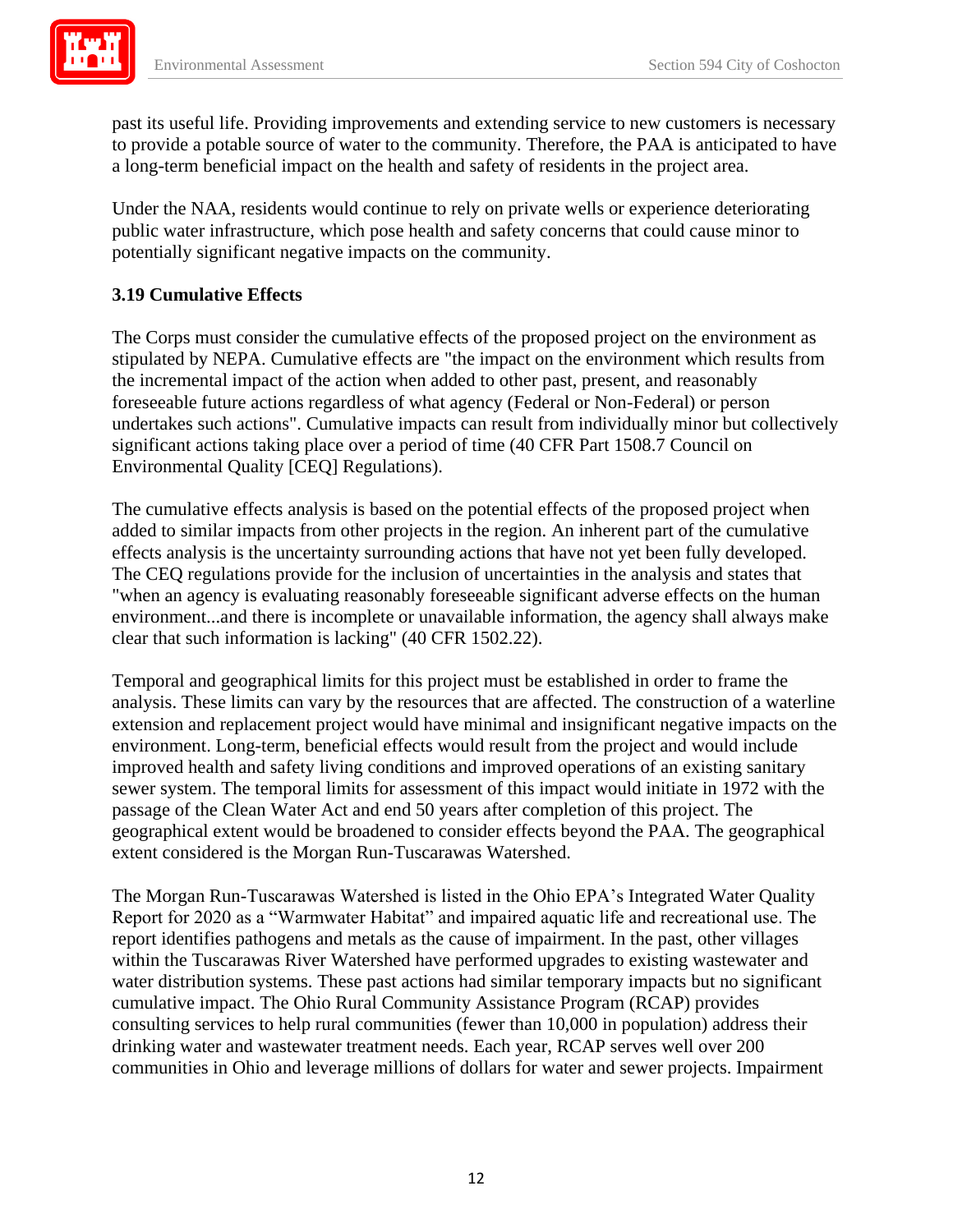

 and regulations are expected to remain stringent in the future as today. of the Morgan Run-Tuscarawas River Watershed is expected to continue but as communities continue to eliminate failing infrastructure and improve existing public wastewater and water distribution systems, a cleaner, healthier watershed would be possible. Water quality standards

 wastewater or water infrastructure improvement actions. Future projects that would have similar Section 3.0 documents the existing environment and potential environmental effects of the PAA and NAA with respect to existing conditions. The effects of the PAA, as discussed beforehand, are localized and minor. Past actions that may have resulted in similar effects may include impacts would be the proposed construction of a new wastewater treatment facility, force mainline construction and demolition of the existing wastewater treatment facility. This future project is to be funded by the USDA, Rural Development. All required environmental reviews for this proposed project have been completed, which identified no adverse cumulative effects. In scoping cumulative effects issues, no resources were identified as having a potential to be significantly affected with the completion of the PAA. Only minor and temporary impacts to ecological resources would be sustained with the implementation of the PAA. These resources would be reestablished upon completion of construction.

 implementation of the PAA, there is expected to be a positive, though small, cumulative effect The availability of Federal funds through programs, such as the 594 Program, to assist communities with installation and construction of water-related environmental infrastructure and resource protection and development projects in Ohio is an additional benefit to the area. The significance of this action on health, safety, and water quality would be positive. Given that the current program remains in place for the foreseeable future and the overall beneficial effect from on health and safety based on past, present, and reasonably foreseeable actions.

### **4.0 Status of Environmental Compliance**

 Act. Compliance is documented below in Table 2. The PAA will be in full compliance with all local, state, and Federal statues as well as Executive Orders prior to the issuance of a FONSI. Coordination with the U.S Fish and Wildlife Service is on-going under Section 7 of the Endangered Species Act and Fish and Wildlife Coordination

| <b>Table 2 - Environmental Compliance Status</b>                |   |                |     |  |  |
|-----------------------------------------------------------------|---|----------------|-----|--|--|
| <b>Statute/Executive Order</b>                                  |   | <b>Partial</b> | N/A |  |  |
| National Environmental Policy Act (considered partial until the |   | X              |     |  |  |
| FONSI is signed)*                                               |   |                |     |  |  |
| Fish and Wildlife Coordination Act*                             |   | X              |     |  |  |
| Endangered Species Act*                                         |   | X              |     |  |  |
| Clean Water Act                                                 | X |                |     |  |  |
| Wild and Scenic Rivers Act                                      |   |                |     |  |  |
| Clean Air Act                                                   |   |                |     |  |  |
| National Historic Preservation Act                              |   |                |     |  |  |
| Archeological Resources Protection Act                          |   |                | N/A |  |  |
| Comprehensive, Environmental Response, Compensation and         | X |                |     |  |  |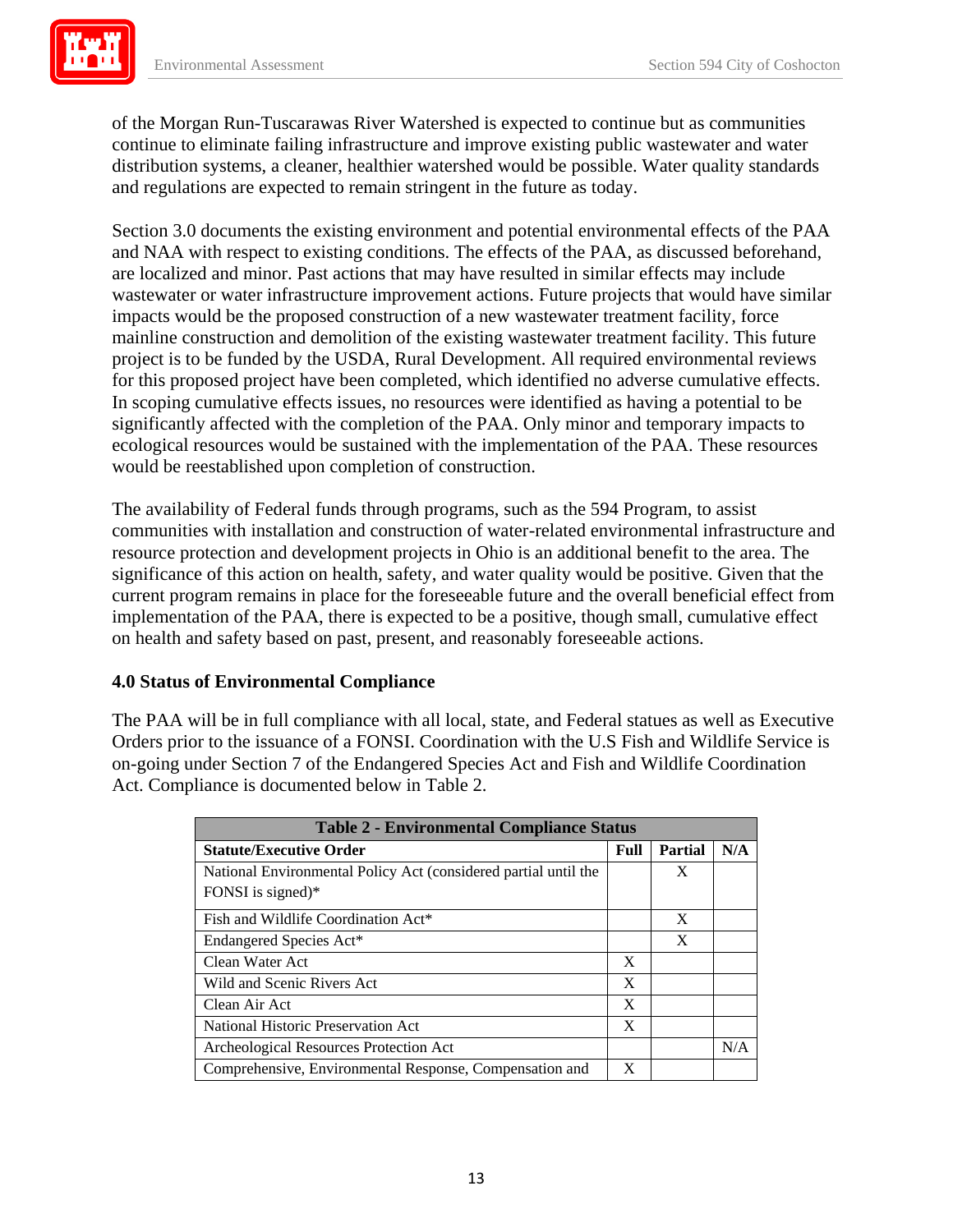

| <b>Table 2 - Environmental Compliance Status</b>        |   |  |  |  |  |
|---------------------------------------------------------|---|--|--|--|--|
| <b>Liability Act</b>                                    |   |  |  |  |  |
| <b>Resource Conservation and Recovery Act</b>           |   |  |  |  |  |
| <b>Toxic Substances Control Act</b>                     |   |  |  |  |  |
| Quiet Communities Act                                   |   |  |  |  |  |
| <b>Farmland Protection Act</b>                          |   |  |  |  |  |
| Executive Order 11988 Floodplain Management             |   |  |  |  |  |
| Executive Order 11990 Protection of Wetlands            |   |  |  |  |  |
| Executive Order 12898 Environmental Justice in Minority |   |  |  |  |  |
| Populations and Low-Income Populations                  |   |  |  |  |  |
| Executive Order 13045 Protection of Children            | X |  |  |  |  |

### **5.0 REQUIRED COORDINATION**

### **5.1 Agencies Contacted**

Direct coordination with the Corp's Regulatory Division, Ohio Department of Natural Resources, NRCS, and SHPO was completed. Agency correspondence is included in Appendix B.

### **5.2 Public Review and Comments**

 The Coshocton Tribune, advising the public of this document's availability for review and comment. A copy of the EA will also be placed in the Coshocton Public Library and made The EA and FONSI will be made available for public review and comment for a period of 30 days, as required under NEPA. A Notice of Availability will be published in the local newspaper, available on-line at *http://www.lrh.Corps.army.mil/Missions/PublicReview.aspx.* The mailing list for the EA is located in Appendix C.

### **6.0 CONCLUSION**

The City of Coshocton is proposing to extend and replace existing waterline infrastructure. The current water distribution system has 875 service connections and services approximately 2,292 people. By providing safe and reliable water service, the proposed project is anticipated to have long-term beneficial impacts on health and safety for residents in the project area and surrounding area by eliminating failing infrastructure. No significant, adverse, short-term or long-term impacts have been identified as a result of implementation of the proposed improvement project.

The proposed project would take place on previously disturbed land. Health and safety would be realized immediately with project implementation. Effects associated with construction would be minor and temporary. BMPs would be implemented during construction to minimize impacts to residents and the environment. Therefore, the PAA would not be expected to have significant impacts on the human or natural environment.